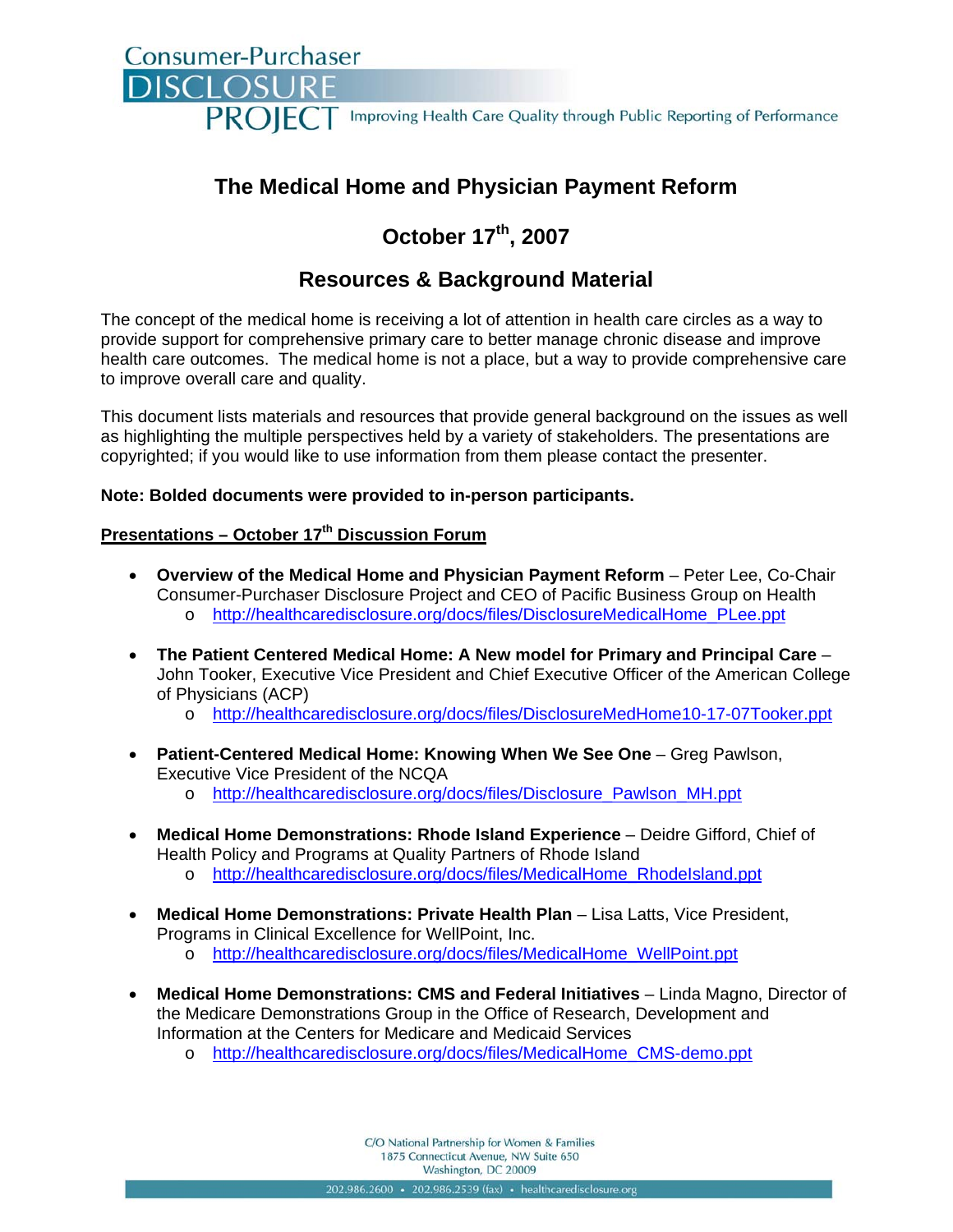## **Background**

- **Grumbach, K & T Bodenheimer.** *A Primary Care Home for Americans: Putting the House in Order***. JAMA. 2002;288:889-893.** 
	- o http://www.gpscholar.uthscsa.edu/gpscholar/FacultyScholars/cr/genmed/library/jamaVol 288No7Pg889.pdf
- Beal, AC, Doty, MM, et al. Closing the Divide: How Medical Homes Promote Equity in Health Care: Results From The Commonwealth Fund 2006 Health Care Quality Survey, June 2007.
	- o http://www.commonwealthfund.org/publications/publications\_show.htm?doc\_id=506814
- Backer, L.A. The Medical Home: An Idea Whose Time Has Come…Again. Family Practice Management; Vol. 14, No. 8, pp. 38-41. o http://www.aafp.org/fpm/20070900/38them.html
- Agency for Healthcare Research and Quality. Closing the Quality Gap: A Critical Analysis of Quality Improvement Strategies Volume 7-Care Coordination, June 2007.
	- o http://www.ahrq.gov/downloads/pub/evidence/pdf/caregap/caregap.pdf

## **Policy Background**

- **Patient-Centered Primary Care Collaborative. Joint Principles of the Patient-Centered Medical Home, February 2007.** 
	- o http://www.aafp.org/online/etc/medialib/aafp\_org/documents/policy/fed/jointprinciplespc mh0207.Par.0001.File.tmp/022107medicalhome.pdf
- **American College of Physicians. The Advanced Medical Home: A Patient-Centered, Physician-Guided Model of Health Care Policy Monograph, January 2006.** 
	- o http://www.acponline.org/hpp/statehc06\_5.pdf

#### **Demonstration Projects and Initiatives**

- American Academy of Pediatrics. Medicaid Medical Home: Managed Care and Children with Special Health Care Needs.
	- o http://www.aap.org/advocacy/mmcmdhom.htm
- Starfield, B & Shi L. The medical home, access to care, and insurance: a review of the evidence. Pediatrics. 2004;113 (suppl 5):1493-1498.
	- o http://pediatrics.aappublications.org/cgi/reprint/113/5/S1/1493
- Centers for Medicare & Medicaid Services. Medicare Medical Home Demonstration. o http://www.cms.hhs.gov/DemoProjectsEvalRpts/MD/ItemDetail.asp?ItemID=CMS11992 47